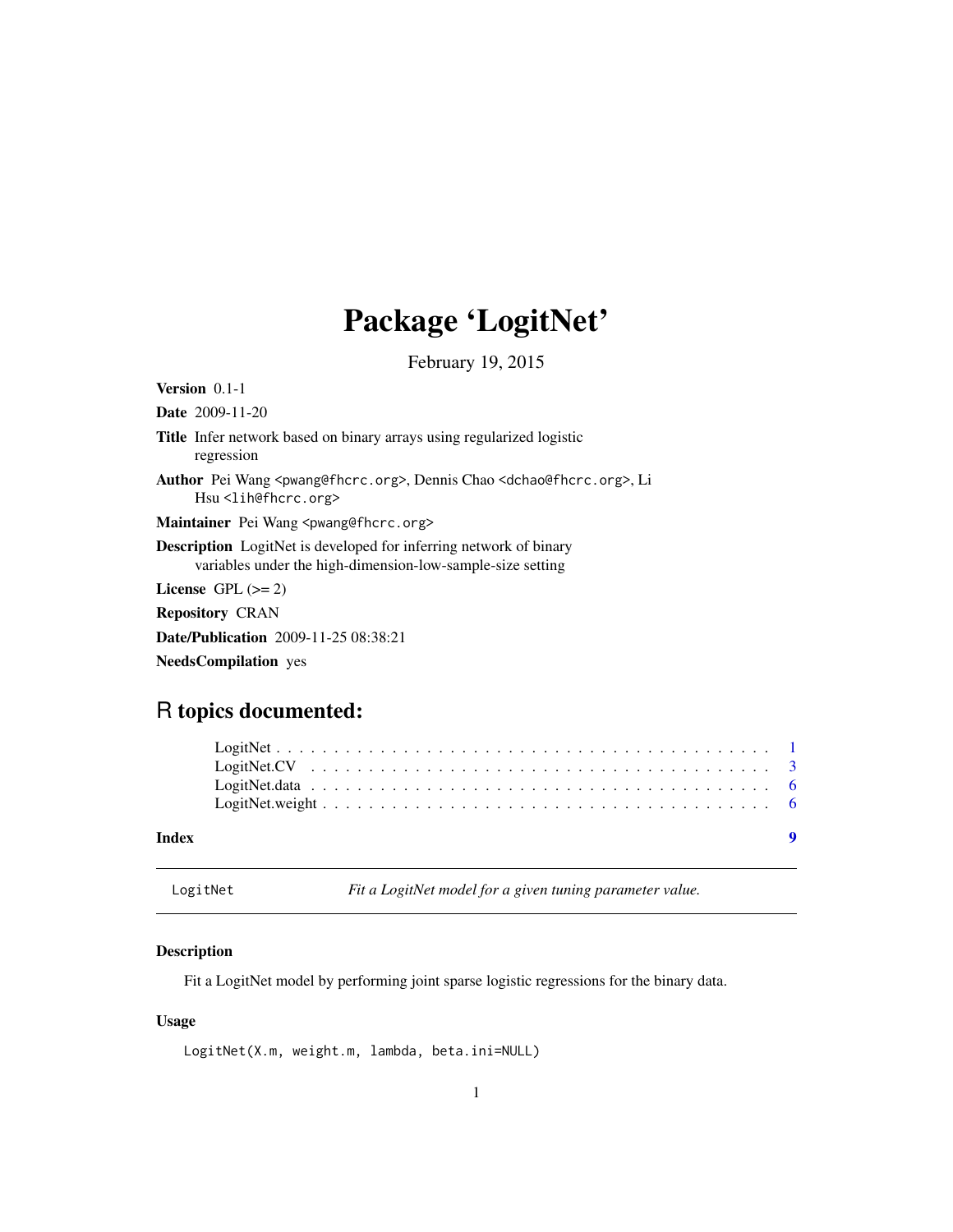#### Arguments

| X.m      | numeric matrix (n by p). Columns are for variables and rows are for samples.<br>Missing values are not allowed.                                                                                                                                                                    |
|----------|------------------------------------------------------------------------------------------------------------------------------------------------------------------------------------------------------------------------------------------------------------------------------------|
| weight.m | numeric matrix (p by p). This weight matrix allows the coefficients in the regres-<br>sion model to be penalized to varying degree, such that the spatial correlations<br>along the genome profiles are taken into account. Can use the output from Log-<br>itNet.weight function. |
| lambda   | numeric scalar. It gives the $l_1$ norm penalty parameter.                                                                                                                                                                                                                         |
| beta.ini | numeric matrix (p by p). This matrix serves as the initial estimation of the<br>coefficient matrix. The default is NULL.                                                                                                                                                           |

#### Details

LogitNet is developed for infering interaction network of binary variables. The method is based on penalized logistic regression with an extension to account for spatial correlation in the genomic instability data. (Wang et al., 2009).

#### Value

beta the estimated coefficient matrix (p by p) from the LogitNet model.

#### Author(s)

Pei Wang, Dennis Chao, Li Hsu

#### References

Pei Wang, Dennis Chao, Li Hsu, "Learning oncogenic pathways from binary genomic instability data", Biometrics, (submitted 2009, July)

#### Examples

```
######################## get data example
```

```
data(LogitNet.data)
data.m=LogitNet.data$data.m
chromosome=LogitNet.data$chromosome
p=ncol(data.m)
```

```
######################## specify the penalty parameter
lambda.n=5
lambda.v=exp(seq(log(13), log(30), length=lambda.n))
```

```
######################## calculate the weight matrix
w.m=LogitNet.weight(data.m, chr=chromosome)
```

```
######################## perform cross validation to select lambda
if(0) ### this part will take 10 minutes.
{
```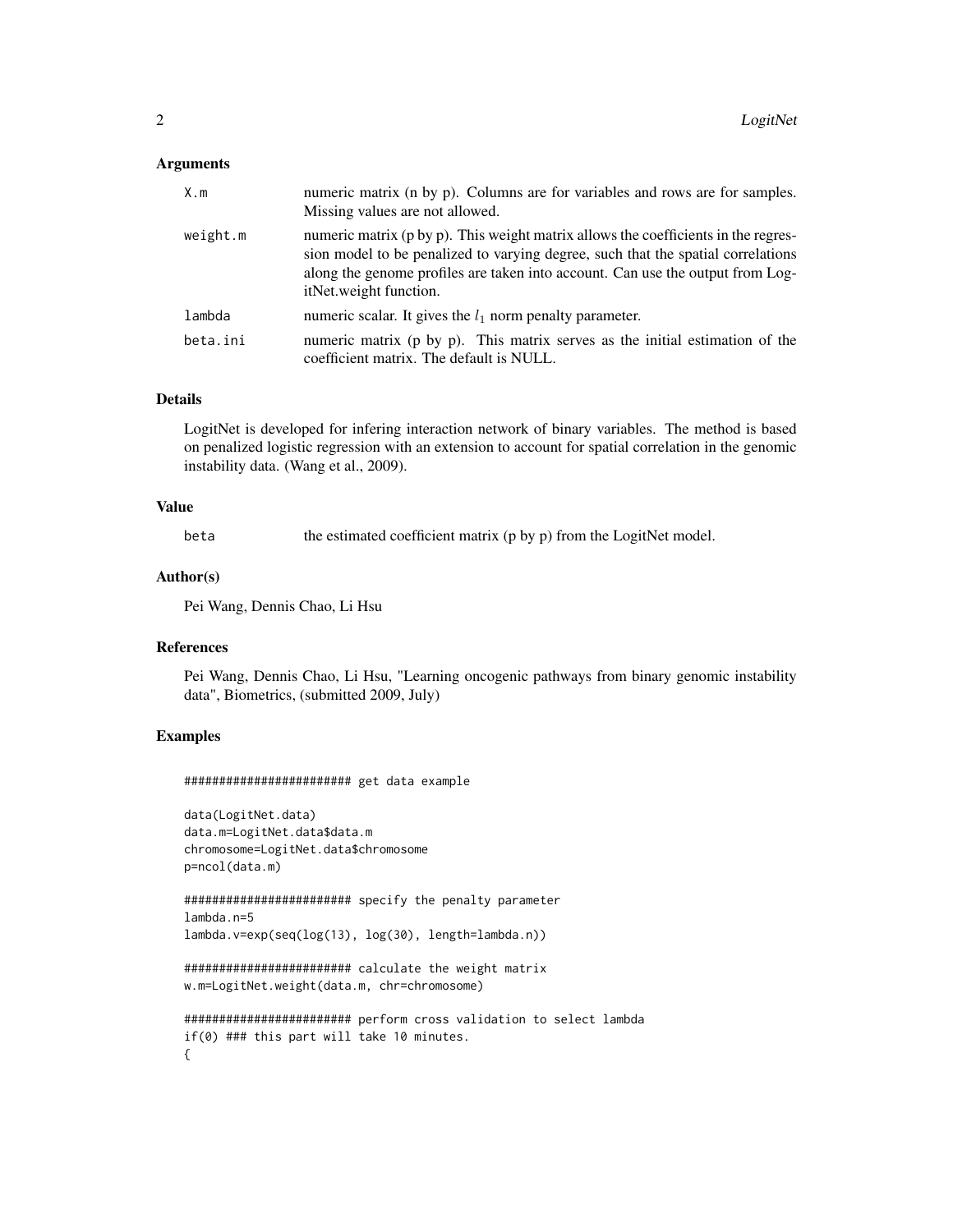#### <span id="page-2-0"></span>LogitNet.CV 3

```
try.CV=LogitNet.CV(data.m, w.m, lambda.v, fold=5)
temp=apply(try.CV[[3]], 2, sum)
index=which.max(temp)
}
index=2
######################## estimate the model at selected lambda
result=LogitNet(data.m, w.m, lambda.v[index]) ###20-30 seconds
######################## illustrate the result similar to Figure 3 of Wang et al. (2009)).
temp=result
diag(temp)=0
par(cex=1.8)
image(1:p, 1:p, temp!=0, col=c("white", "red"), axes=FALSE, xlab="Marker Loci", ylab="Marker Loci")
abline(h=(0:5)*p/6+p/6/2, col=4, lty=3, lwd=0.8)
abline(v=(0:5)*p/6+p/6/2, col=4, lty=3, lwd=0.8)
axis(1, at=c(1,1:6*100), labels=c(1,1:6*100))
axis(2, at=c(1,1:6*100), labels=c(1,1:6*100))
axis(3, at=(0:5)*p/6+p/6/2, labels=c("A", "B", "C", "D", "E", "F"), col.axis=4, tick=FALSE)
axis(4, at=(0:5)*p/6+p/6/2, labels=c("A", "B", "C", "D", "E", "F"), col.axis=4, tick=FALSE)
lab.v=c("A", "B", "C", "D", "E", "F")
cut=30
for(i in 0:4)
{
  cur=i*p/6+p/6/2
  cur2=(i+1)*p/6+p/6/2
  x.cur=c(cur-cut, cur, cur+cut, cur)
  y.cur=c(cur2, cur2-cut, cur2, cur2+cut)
  polygon(x.cur, y.cur, border=grey(0.5))
  polygon(y.cur, x.cur, border=grey(0.5))
}
```
LogitNet.CV *Fit LogitNet models with cross validation.*

#### Description

Fit LogitNet models for a series of tuning parameters and return the cross valication error.

#### Usage

```
LogitNet.CV(X.m, weight.m, lambda.v, fold=5)
```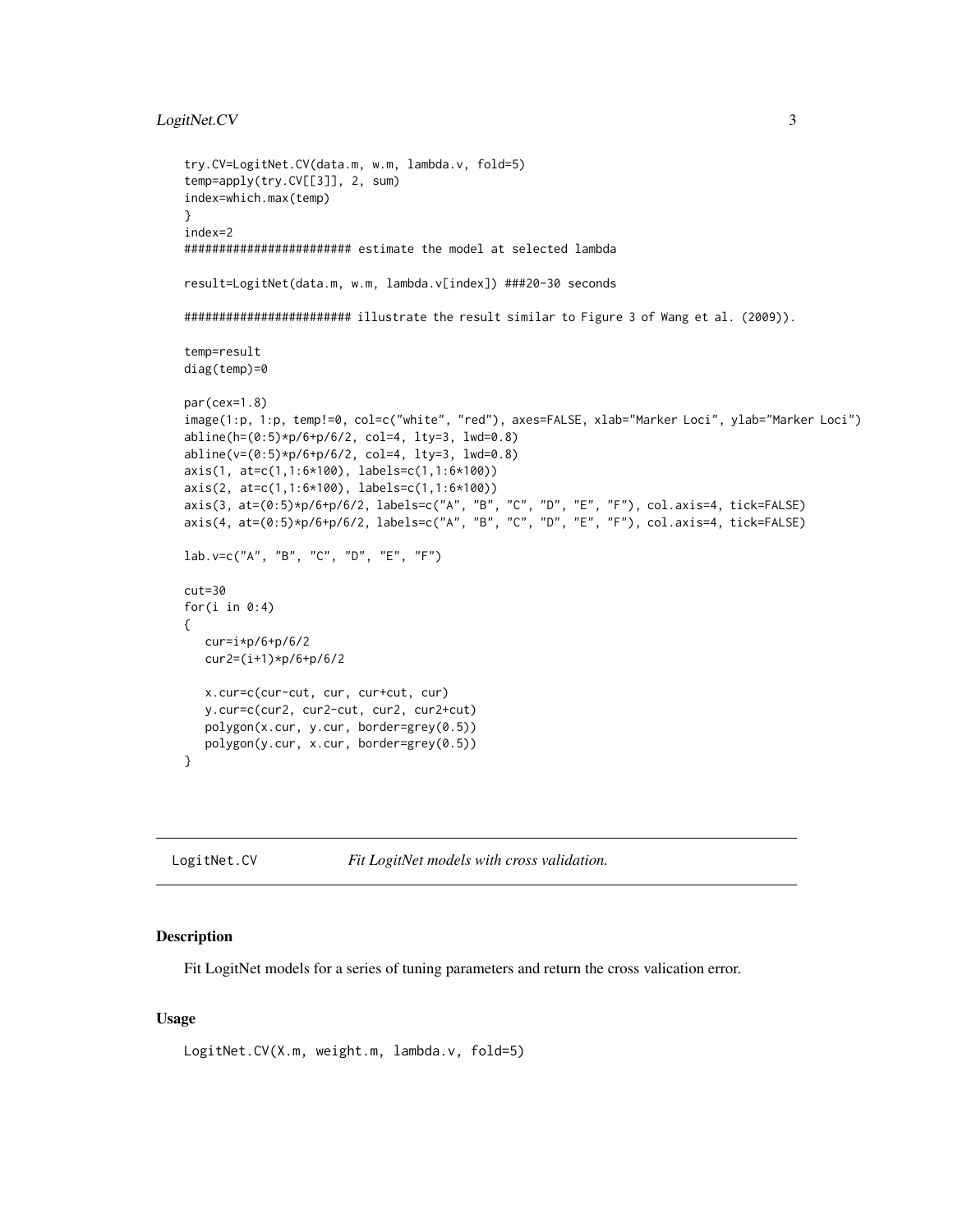#### Arguments

| X.m      | numeric matrix (n by p). Columns are for variables and rows are for samples.<br>Missing values are not allowed.                                                                                                                                                                     |
|----------|-------------------------------------------------------------------------------------------------------------------------------------------------------------------------------------------------------------------------------------------------------------------------------------|
| weight.m | numeric matrix (p by p). This weight matrix allows the coefficients in the regres-<br>sion model to be penalized to varying degree, such that the spatial correlation<br>along the genome profiles is taken into account. It can use the output from Log-<br>itNet.weight function. |
| lmbda.v  | numeric vector. It is a sequence of $l_1$ norm penalty parameters.                                                                                                                                                                                                                  |
| fold     | numeric scaler. It specifies the fold number in cross validation. The default is 5.                                                                                                                                                                                                 |

#### Details

LogitNet.CV helps to select the tuning parameter through cross validation. LogitNet is developed for infering interaction network of binary variables. The method is based on penalized logistic regression with an extension to account for spatial correlation in the genomic instability data. (Wang, Chao and Hsu, 2009).

#### Value

A list with four components

| beta_reg         | A numeric array with dimention (P, P, Fold, lambda.n), which records the es-<br>timated coefficient matrix at each lambda from the penalized model. Here<br>lambda.n is the lenght of lambda.v.              |
|------------------|--------------------------------------------------------------------------------------------------------------------------------------------------------------------------------------------------------------|
| beta_unbias      | A numeric array with dimention (P, P, Fold, lambda.n), which records the es-<br>timated coefficient matrix at each lambda from the un-penalized model (refit<br>LogitNet only using the selected variables). |
| likelihood.test  |                                                                                                                                                                                                              |
|                  | A numeric matrix (Fold by lambda.n), which records the likelihood of each<br>logistic regression on the testing data for each cross validation fold.                                                         |
| likelihood.train |                                                                                                                                                                                                              |
|                  |                                                                                                                                                                                                              |

A numeric matrix (Fold by lambda.n), which records the likelihood of each logistic regression on the training data for each cross validation fold.

#### Author(s)

Pei Wang, Dennis Chao, Li Hsu

#### References

Pei Wang, Dennis Chao, Li Hsu, "Learning oncogenic pathways from binary genomic instability data", Biometrics, (submitted 2009, July)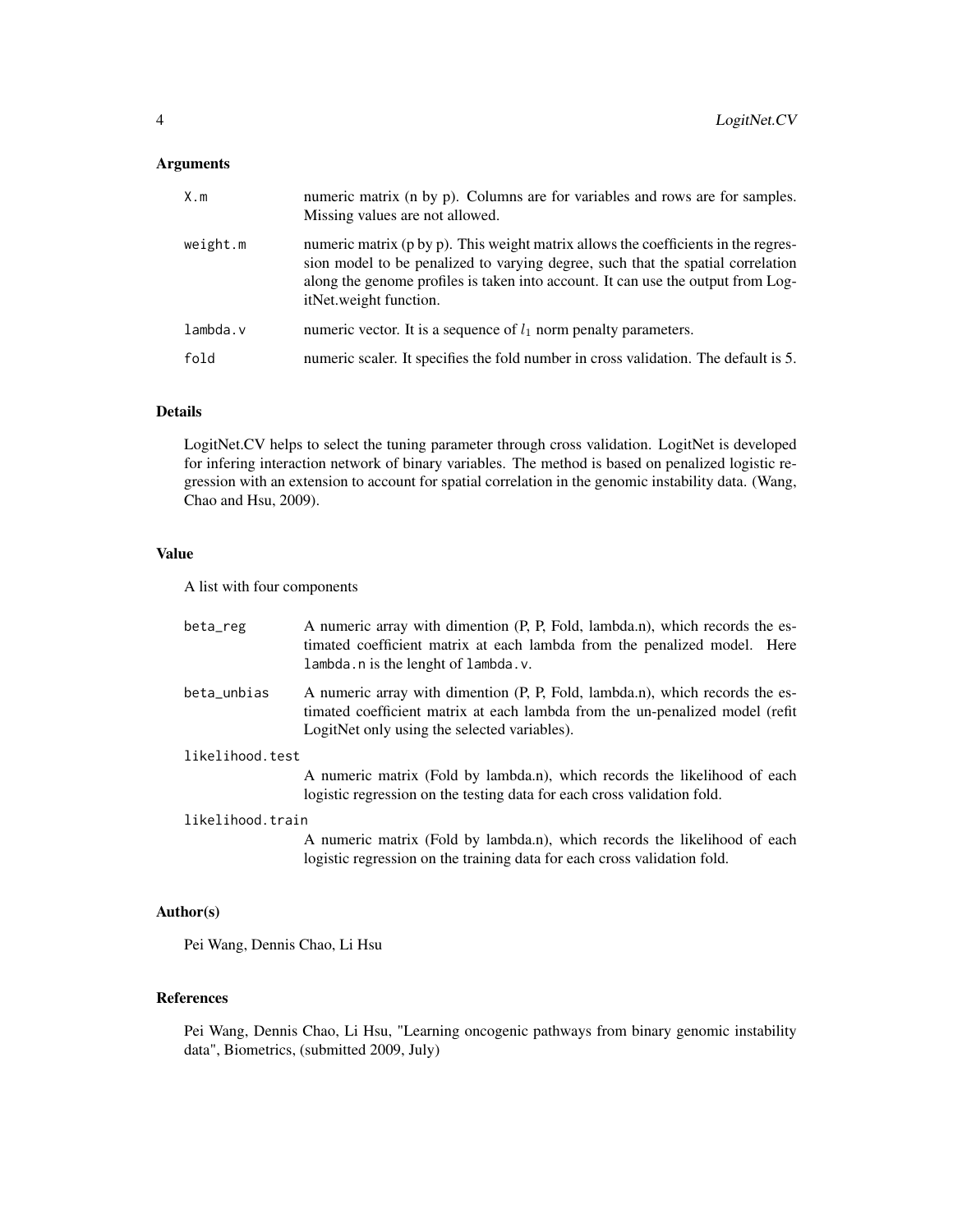#### LogitNet.CV 5

#### Examples

```
######################## get data example
data(LogitNet.data)
data.m=LogitNet.data$data.m
chromosome=LogitNet.data$chromosome
p=ncol(data.m)
######################## specify the penalty parameter
lambda.n=5
lambda.v=exp(seq(log(13), log(30), length=lambda.n))
######################## calculate the weight matrix
w.m=LogitNet.weight(data.m, chr=chromosome)
######################## perform cross validation to select lambda
if(0) ### this part will take 10 minutes.
{
try.CV=LogitNet.CV(data.m, w.m, lambda.v, fold=5)
temp=apply(try.CV[[3]], 2, sum)
index=which.max(temp)
}
index=2
######################## estimate the model at selected lambda
result=LogitNet(data.m, w.m, lambda.v[index]) ###20-30 seconds
######################## illustrate the result similar to Figure 3 of Wang et al. (2009)).
temp=result
diag(temp)=0
par(cex=1.8)
image(1:p, 1:p, temp!=0, col=c("white", "red"), axes=FALSE, xlab="Marker Loci", ylab="Marker Loci")
abline(h=(0:5)*p/6+p/6/2, col=4, lty=3, lwd=0.8)
abline(v=(0:5)*p/6+p/6/2, col=4, lty=3, lwd=0.8)
axis(1, at=c(1,1:6*100), labels=c(1,1:6*100))
axis(2, at=c(1,1:6*100), labels=c(1,1:6*100))
axis(3, at=(0:5)*p/6+p/6/2, labels=c("A", "B", "C", "D", "E", "F"), col.axis=4, tick=FALSE)
axis(4, at=(0:5)*p/6+p/6/2, labels=c("A", "B", "C", "D", "E", "F"), col.axis=4, tick=FALSE)
lab.v=c("A", "B", "C", "D", "E", "F")
cut=30
for(i in 0:4)
{
   cur=i*p/6+p/6/2cur2=(i+1)*p/6+p/6/2
   x.cur=c(cur-cut, cur, cur+cut, cur)
   y.cur=c(cur2, cur2-cut, cur2, cur2+cut)
```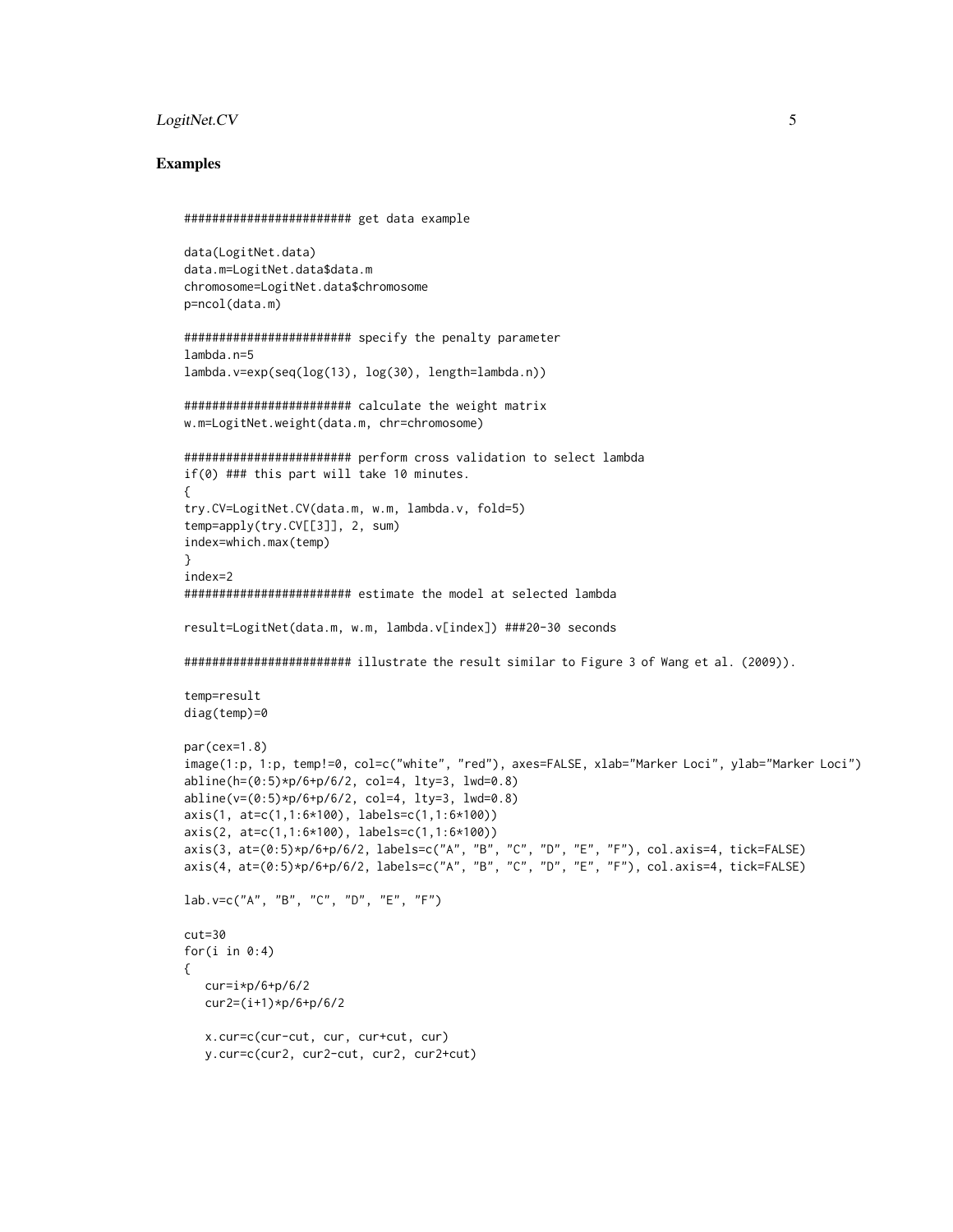```
polygon(x.cur, y.cur, border=grey(0.5))
  polygon(y.cur, x.cur, border=grey(0.5))
}
```
LogitNet.data *Example Data for LogitNet package*

#### Description

A list containing an example data for package LogitNet

#### Usage

data(LogitNet.data)

#### Details

data.m is an simulated example based on the chain pathway described in Section 3 of Wang et al. 2009.

#### Value

LogitNet.data is a list of two components:

| data.m     | a numeric matrix consisting of 200 rows (samples) and 600 columns (genes). |
|------------|----------------------------------------------------------------------------|
| chromosome | a numeric vector of length 600.                                            |

#### References

Pei Wang, Dennis Chao, Li Hsu, "Learning oncogenic pathways from binary genomic instability data", Biometrics, (submitted 2009, July)

LogitNet.weight *Derive the weight matrix for fitting the LogitNet model.*

#### Description

Derive the weight matrix for fitting the LogitNet model.

#### Usage

```
LogitNet.weight(X.m, chr)
```
<span id="page-5-0"></span>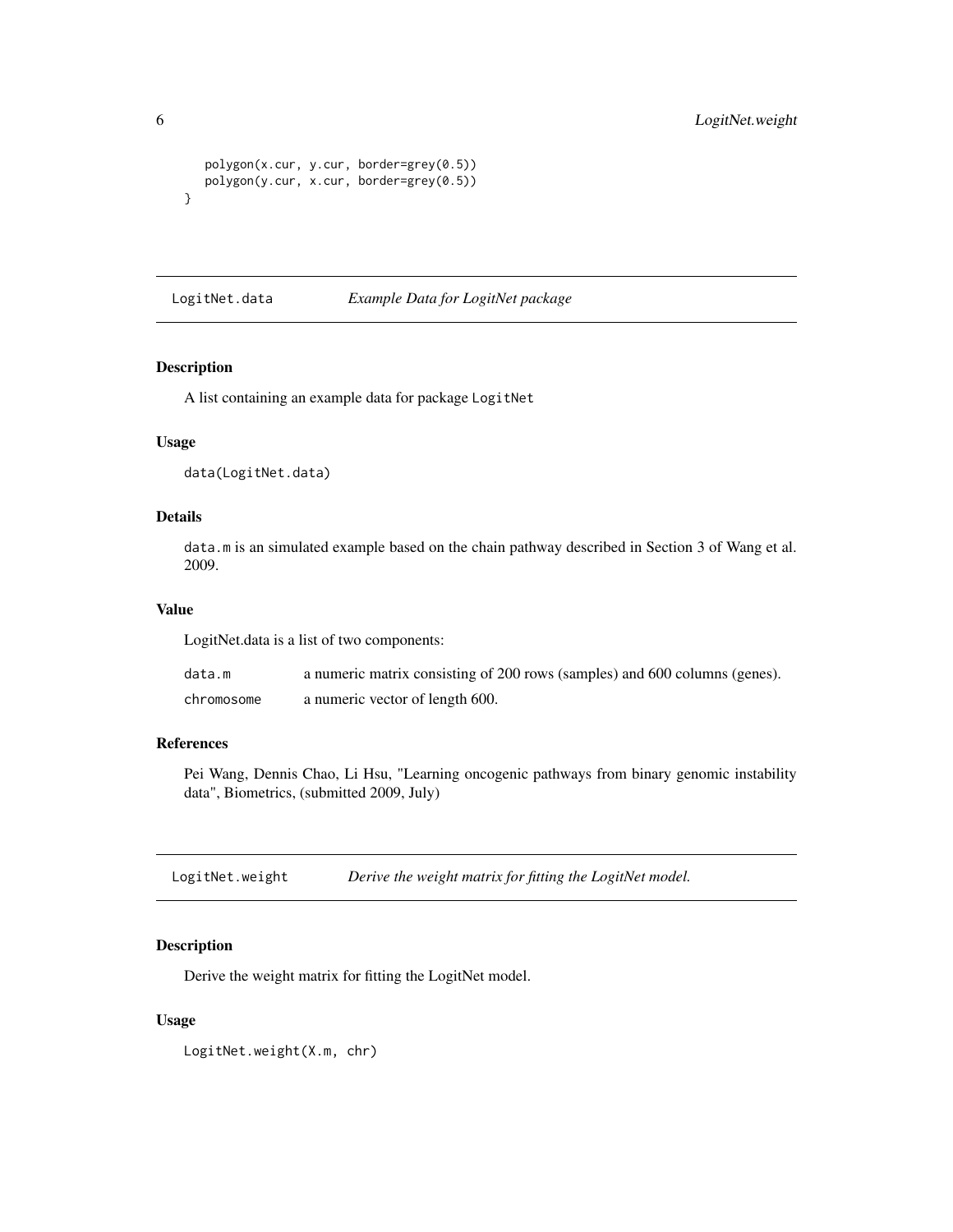#### LogitNet.weight 7

#### **Arguments**

| X.m | numeric matrix (n by p). Columns are for genes/loci and rows are for samples.<br>Missing values are not allowed. The genes/loci are ordered according to their<br>positions on the genome. |
|-----|--------------------------------------------------------------------------------------------------------------------------------------------------------------------------------------------|
| chr | numeric vector of length p. This vector gives the chromosome information of<br>each gene/locus.                                                                                            |

#### Details

This function returns a weight matrix charactering the spatial correlations along the genome. This matrix provides the value for one input parameter of function LogitNet(). LogitNet is developed for infering interaction network of binary variables. The method is based on penalized logistic regression with an extension to account for spatial correlation in the genomic instability data. (Wang, Chao and Hsu, 2009).

#### Value

w.s numeric matrix (p by p), which characterizes the spatial correlation along the genome for each gene/locus.

#### Author(s)

Pei Wang, Dennis Chao, Li Hsu

#### References

Pei Wang, Dennis Chao, Li Hsu, "Learning oncogenic pathways from binary genomic instability data", Biometrics, (submitted 2009, July)

#### Examples

######################## obtain a data example

```
data(LogitNet.data)
data.m=LogitNet.data$data.m
chromosome=LogitNet.data$chromosome
p=ncol(data.m)
```
######################## specify the penalty parameter lambda.n=5 lambda.v=exp(seq(log(13), log(30), length=lambda.n))

```
######################## calculate the weight matrix
w.m=LogitNet.weight(data.m, chr=chromosome)
```

```
######################## perform cross validation to select lambda
if(0) ### this part will take 10 minutes.
{
try.CV=LogitNet.CV(data.m, w.m, lambda.v, fold=5)
```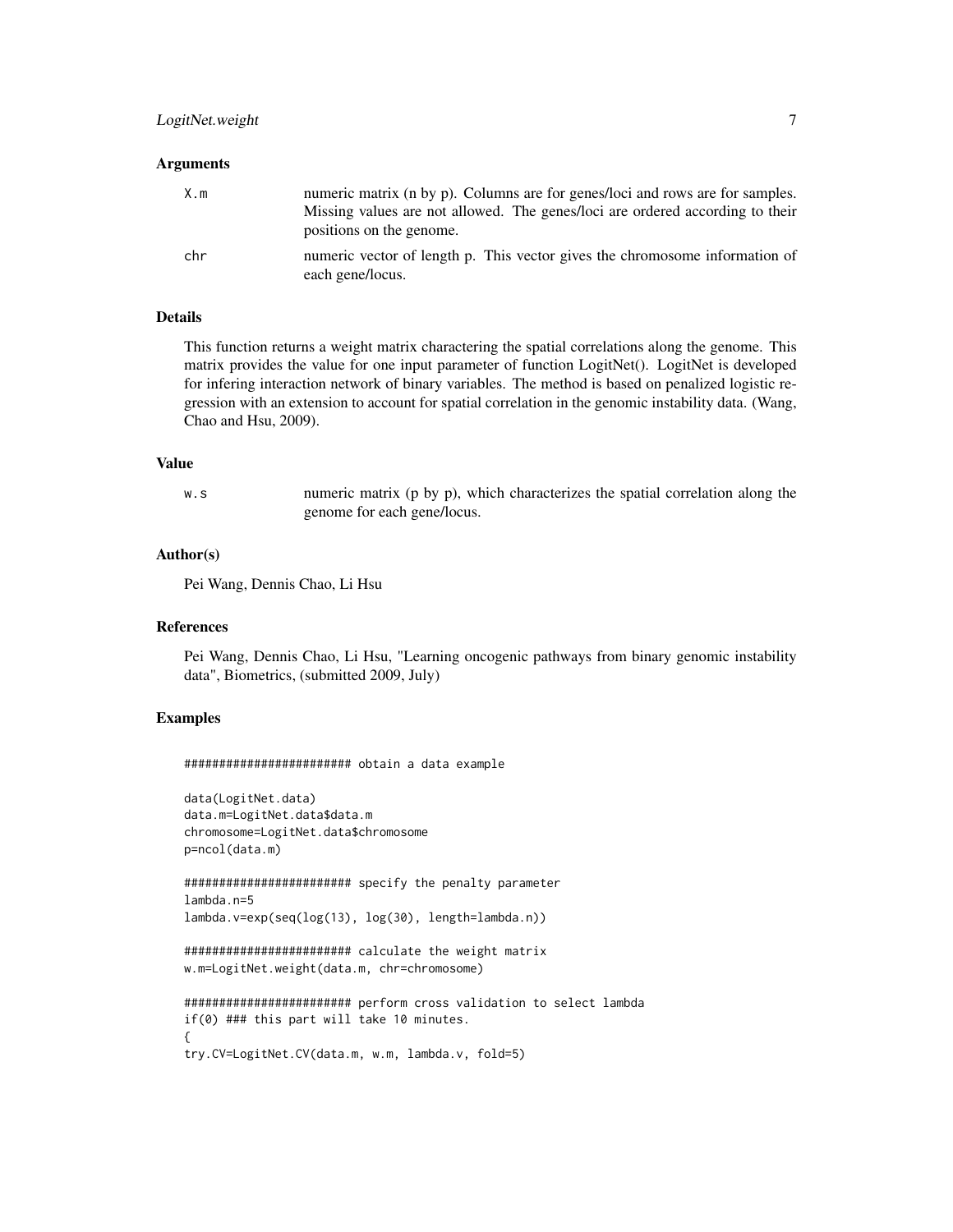```
temp=apply(try.CV[[3]], 2, sum)
index=which.max(temp)
}
index=2
######################## estimate the model at selected lambda values
result=LogitNet(data.m, w.m, lambda.v[index]) ###20-30 seconds
######################## illustrate the result similar to Figure 3 of Wang et al. (2009)).
temp=result
diag(temp)=0
par(cex=1.8)
image(1:p, 1:p, temp!=0, col=c("white", "red"), axes=FALSE, xlab="Marker Loci", ylab="Marker Loci")
abline(h=(0:5)*p/6+p/6/2, col=4, lty=3, lwd=0.8)
abline(v=(0:5)*p/6+p/6/2, col=4, lty=3, lwd=0.8)
axis(1, at=c(1,1:6*100), labels=c(1,1:6*100))
axis(2, at=c(1,1:6*100), labels=c(1,1:6*100))
axis(3, at=(0:5)*p/6+p/6/2, labels=c("A", "B", "C", "D", "E", "F"), col.axis=4, tick=FALSE)
axis(4, at=(0:5)*p/6+p/6/2, labels=c("A", "B", "C", "D", "E", "F"), col.axis=4, tick=FALSE)
lab.v=c("A", "B", "C", "D", "E", "F")
cut=30
for(i in 0:4){
  cur=i*p/6+p/6/2cur2=(i+1)*p/6+p/6/2
  x.cur=c(cur-cut, cur, cur+cut, cur)
   y.cur=c(cur2, cur2-cut, cur2, cur2+cut)
   polygon(x.cur, y.cur, border=grey(0.5))
  polygon(y.cur, x.cur, border=grey(0.5))
}
```